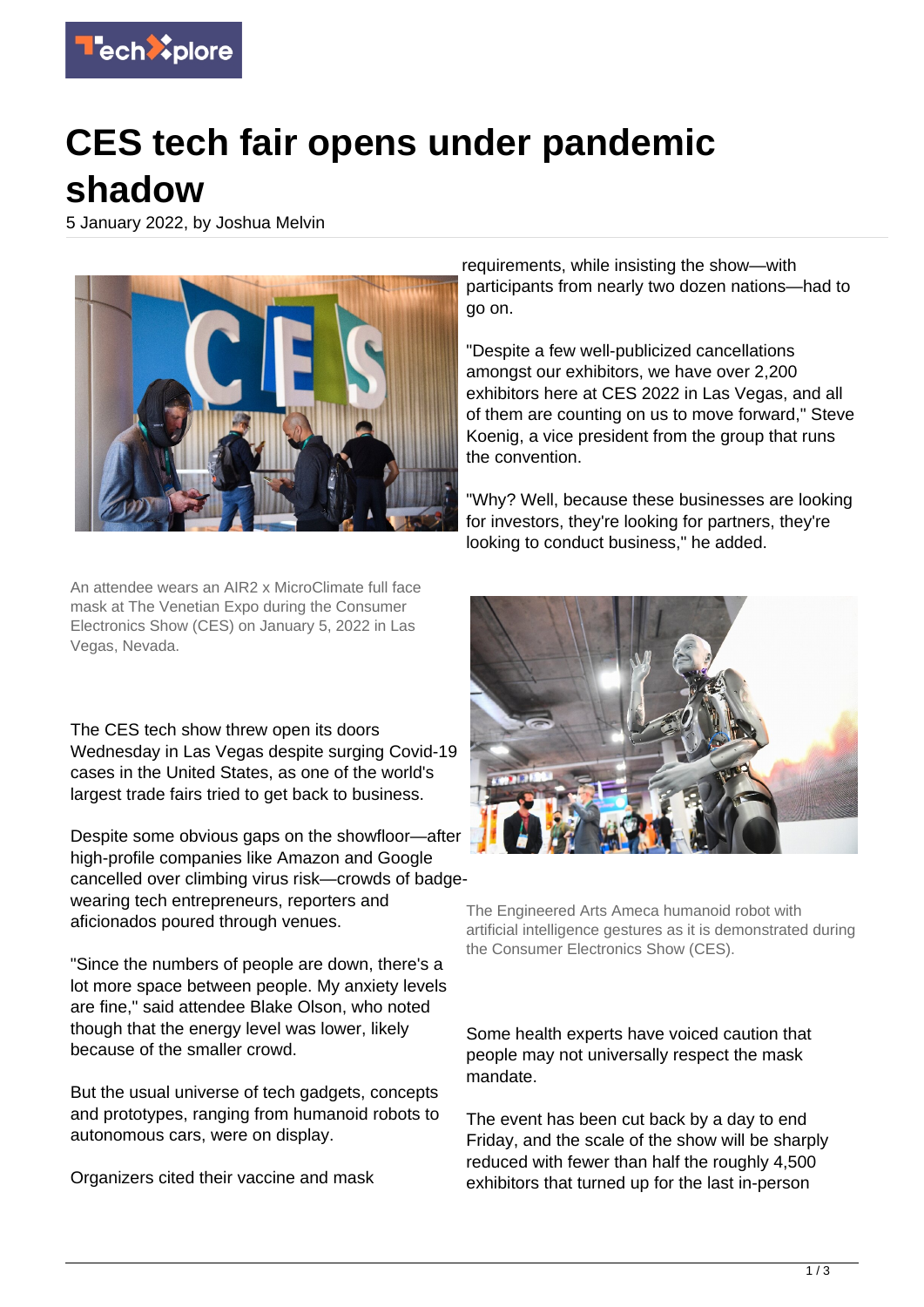

edition in 2020—just before pandemic lockdowns hit edition is transportation, increasingly electric and the United States. autonomous.

The hybrid nature of the gathering was in evidence even in its opening moments, with GM CEO Mary Barra delivering her keynote address remotely.

"Obviously I'm not on stage at CES in Las Vegas, I'm actually on the stage of the historic Fox Theatre in Detroit," Barra said in her address.

## **Online just isn't the same**

The show is being held using software developed by Web Summit, a European technology conference.

"There's no walking, there's no noise, there's no distractions," Paddy Cosgrave, Web Summit founder, said of the upsides of joining online.

Space-related technologies are making a strong entrance, after a year that saw peaking interest in space tourism and the development of satellite internet.





Sony chief executive officer Kenichiro Yoshida unveils the Sony Vision-S SUV prototype electric vehicle.

"But I don't personally believe that you can mimic online the quality of an actual in-person, humans-tohuman interaction."

Despite a thinner crowd, the show floor will still hold firms hawking everything from quirky gadgets to technology aimed at humanity's deepest concerns.

One of the top items on the menu for the 2022

A scale model of the Sierra Space Large Integrated Flexible Environment (LIFE) habitat, part of an Orbital Reef space station, is displayed at the company's booth ahead of the Consumer Electronics Show (CES) in Las Vegas.

And of course, the metaverse is on everyone's mind, although its definition remains fluid.

The concept refers to the emergence of a world where digital and real worlds are combined, and which humans will access via augmented and virtual reality equipment.

Born out of science fiction, it has become one of tech's hottest topics since Facebook announced colossal investments in the field and renamed itself Meta.

But for now, the industry is also focused on more immediate challenges, such as global chip shortages and supply delays, which are delaying new product launches.

© 2022 AFP